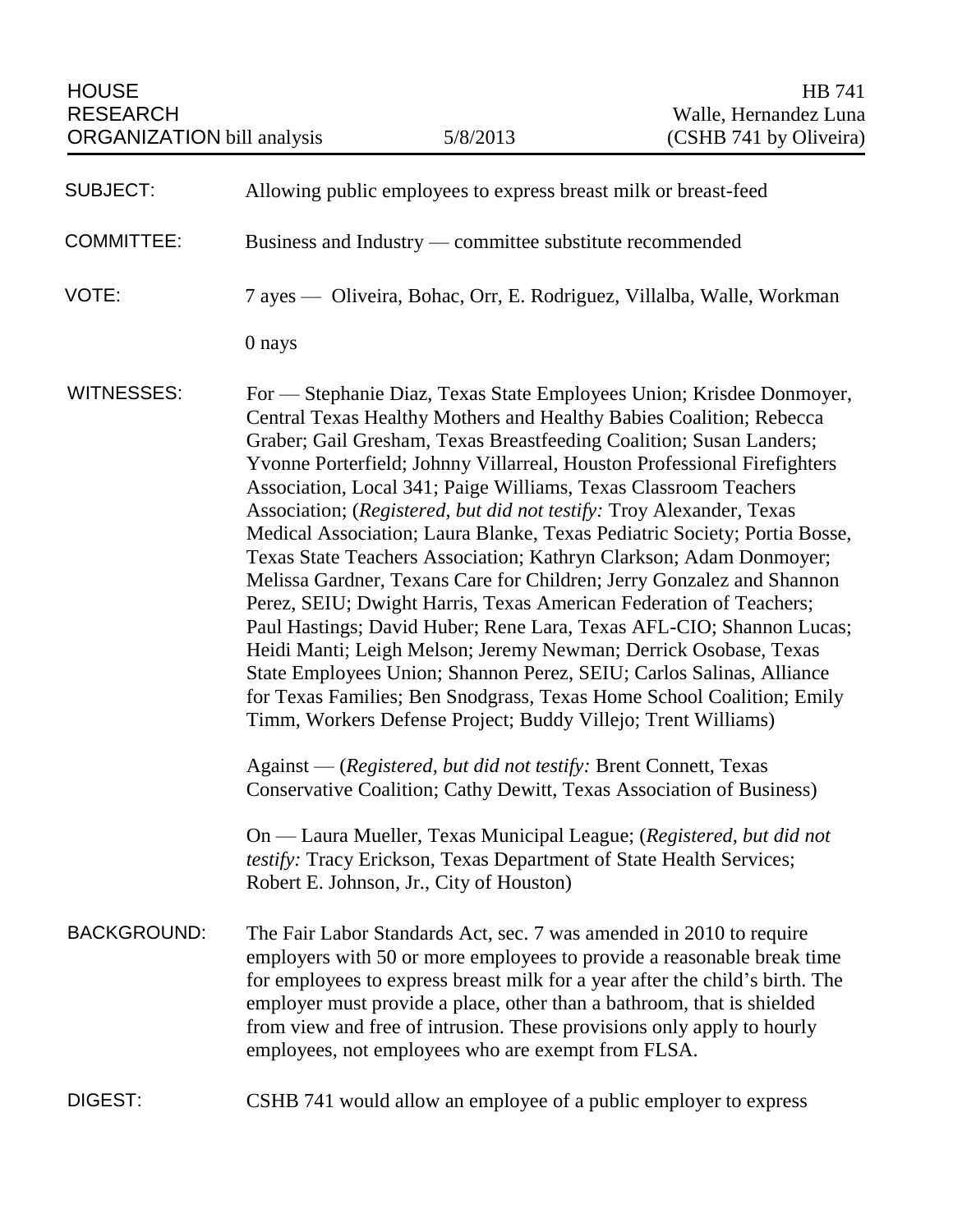## HB 741 House Research Organization page 2

|                           | breast milk at the employee's workplace. A public employer would be<br>defined as a county, municipality, or other political subdivision of the state<br>including a school district, a board, commission, office, department, or<br>other agency in state government including an institute of higher<br>education.                                                                                                                                                                                                                                                                       |
|---------------------------|--------------------------------------------------------------------------------------------------------------------------------------------------------------------------------------------------------------------------------------------------------------------------------------------------------------------------------------------------------------------------------------------------------------------------------------------------------------------------------------------------------------------------------------------------------------------------------------------|
|                           | The public employer would develop a written policy supporting the<br>practice of expressing breast milk and making reasonable accommodations<br>for the needs of the employees who expressed breast milk. The public<br>employer also would allow reasonable amounts of break time for an<br>employee to express breast milk when that employee had a need to do so,<br>and provide a place other than a bathroom that was shielded from view<br>and free from intrusion. A public employer could not suspend or terminate<br>an employee for exercising the right to express breast milk. |
|                           | The bill would take effect September 1, 2013.                                                                                                                                                                                                                                                                                                                                                                                                                                                                                                                                              |
| <b>SUPPORTERS</b><br>SAY: | According to physicians, infants who are fed breast milk have greater<br>resistance to disease and infection, fewer gastrointestinal infections, and<br>are less likely to have lower respiratory tract diseases or adult obesity,<br>along with other health benefits. Texas should expand the opportunities<br>women in the workplace have to ensure their children receive breast milk<br>in the beginning stages of their lives, and CSHB 741 would help<br>accomplish this goal.                                                                                                      |
|                           | Women who are breastfeeding must express milk at certain intervals in<br>order to maintain milk production. Some women who cease expressing<br>breast milk develop painful infections.                                                                                                                                                                                                                                                                                                                                                                                                     |
|                           | The bill would guarantee public employees the same right to express<br>breast milk granted to hourly employees by the Fair Labor Standards Act.                                                                                                                                                                                                                                                                                                                                                                                                                                            |
|                           | CSHB 741 would not present a significant financial burden on the<br>government. The Legislative Budget Board reported no fiscal impact on<br>the state, and the Texas Municipal League claimed that the cost to<br>municipalities would not be significant. The Texas Association of<br>Counties reported that many counties have already implemented policies<br>in line with this bill.                                                                                                                                                                                                  |
|                           |                                                                                                                                                                                                                                                                                                                                                                                                                                                                                                                                                                                            |

The bill could reduce absenteeism and health care costs by reducing the number of times an employee had to leave work to tend to a sick child, as